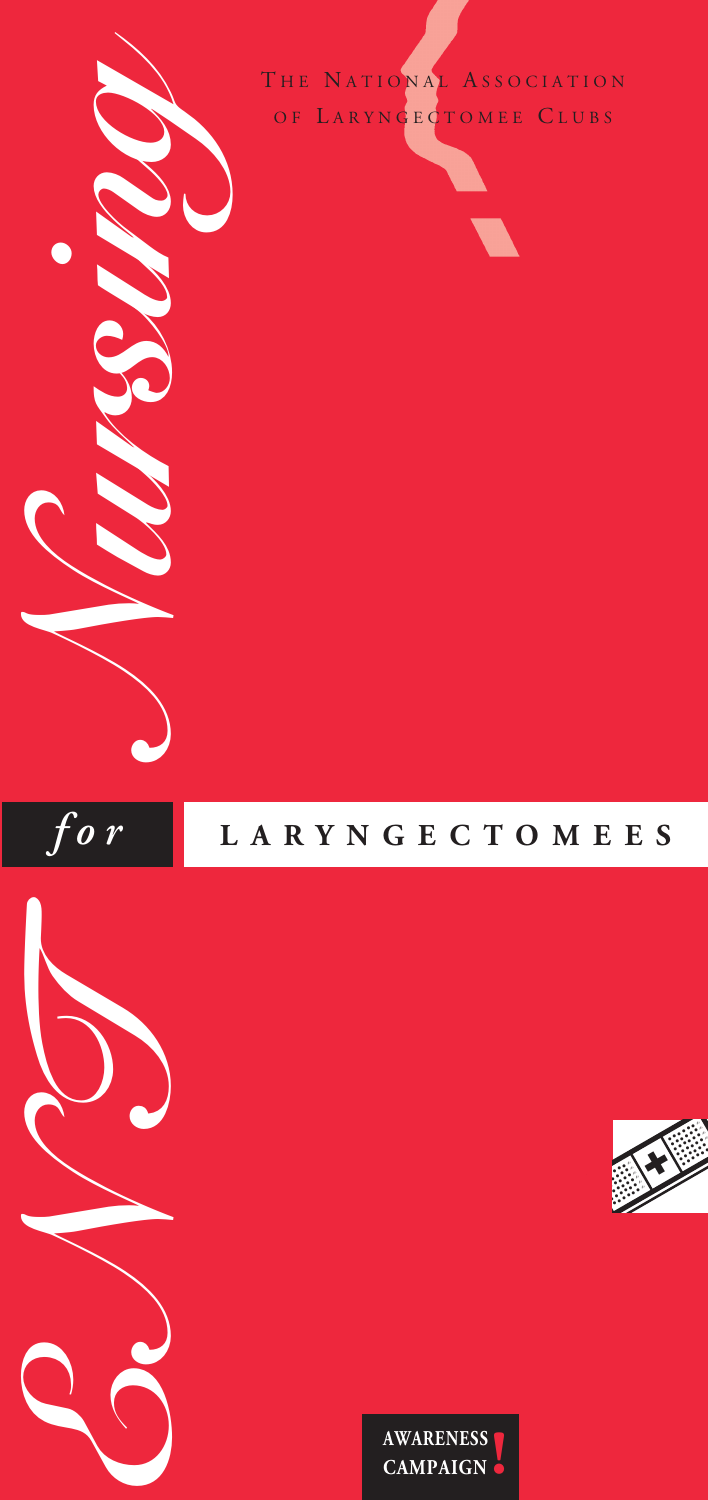**KNOWLEDGE AND AWARENESS OF LARYNGECTOMY MAY VARY GREATLY AMONGST HEALTH PROFESSIONALS IN BOTH HOSPITALS AND THE COMMUNITY.**

Laryngectomy, the removal of the larynx, should not be confused with a tracheostomy, the formation of an opening (stoma) to facilitate breathing, which may be temporary.

Laryngectomy involves the refashioning of the patient's

airway and removal of their vocal cords. The stoma formed in this way is permanent.

**■ Aim of Surgery:** To remove cancerous lesion

**■ Aim of Nursing Care:** To assist the individual and their family to adapt and to cope with changes in their body image. To teach individuals and their families to become independent and able to help themselves as far as possible.

To assist individuals to adapt to the change in their method of communication.

**■ Pre-operative Care** Initially individuals undergoing surgery will have had several investigations to establish general fitness for surgery and to find out whether the cancer is confined to the throat area. They and their families will have discussed planned surgery and care with a member of the medical staff, nursing staff and a speech and language therapist. They are also offered the opportunity to meet someone who has previously



*The normal voice & breathing mechanism before Laryngectomy*



*The mechanism for voice and breathing after Laryngectomy*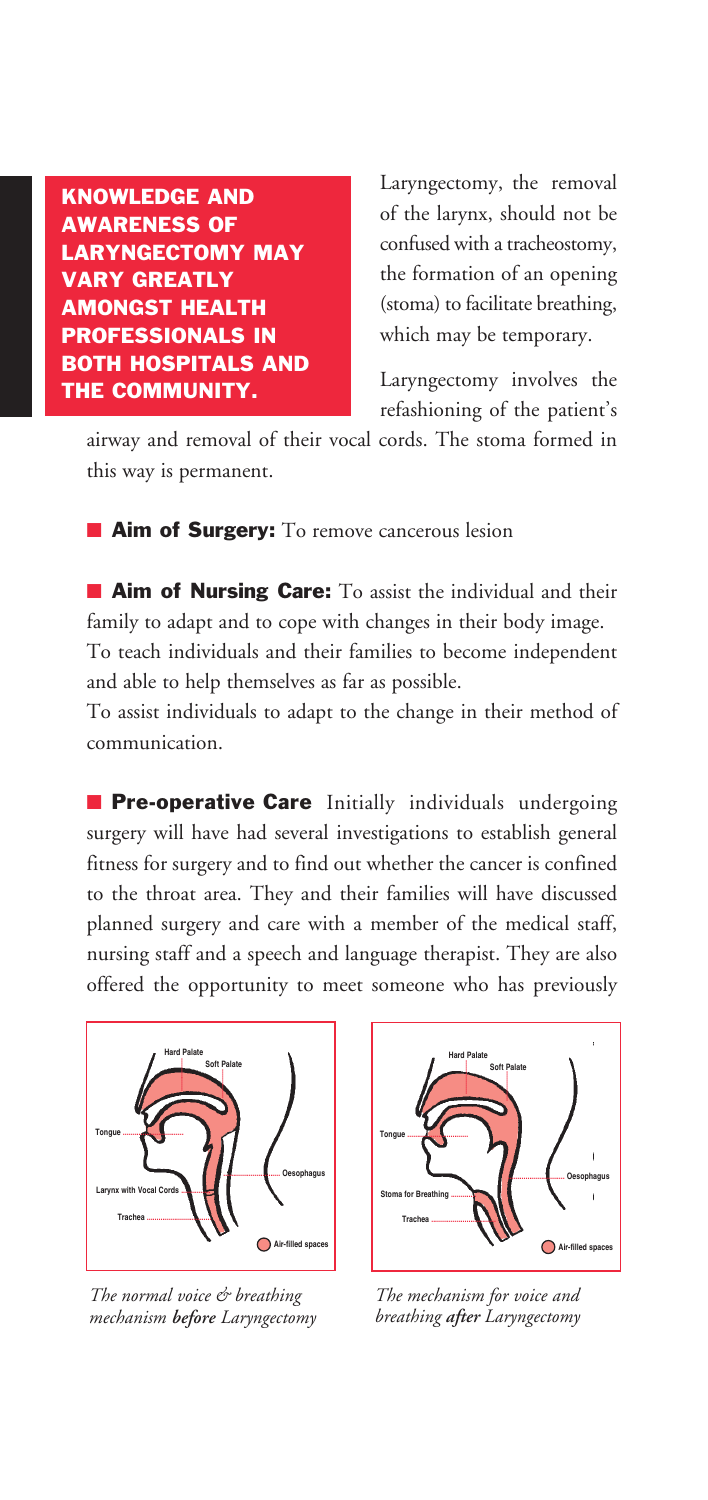undergone laryngectomy surgery although there is no pressure put on them to do this. The aim of this is to help the patient establish a link with fellow laryngectomees and to foster an awareness that, despite the changes they are about to undergo, they will be able to adapt and return to the community feeling able to cope and, where appropriate, to resume their previous activities and employment. They may also be referred to a Macmillan nurse and a medical social worker. If they are not offered this they can request referral.

**■ Post-operative Care** The laryngectomee's immediate physical needs are the maintenance of their airway and nutritional support.

For the above reason laryngectomees spend the first 24/48 hours in a high dependency unit or intensive care, then they will be discharged back to the ward to commence their post-laryngectomy rehabilitation programme.

Airway maintenance is via a tracheostomy tube. Frequent suction and humidification is necessary. The tracheostomy tube is removed as and when the newly fashioned airway dictates. Some laryngectomees do not have tracheostomy tubes.

Nutritional intake is via an enteral feeding system until full oral dietary intake is re-established, normally about ten days after the operation.

The patient and their family are encouraged to learn to become independent in their care requirements. This may include taking care of a tracheostomy tube, as well as the stoma and possibly a voice prosthesis (speaking valve).

Tracheostomy tubes are made by a number of different companies, either out of metal or plastic. Their prime function is always to keep the airway open by ensuring that the tracheal stoma remains an adequate size. All tracheostomy tubes therefore require changing and cleaning, though the methods of doing so may vary depending on the type of tube. Some laryngectomees may instead have a stoma button which will require similar care.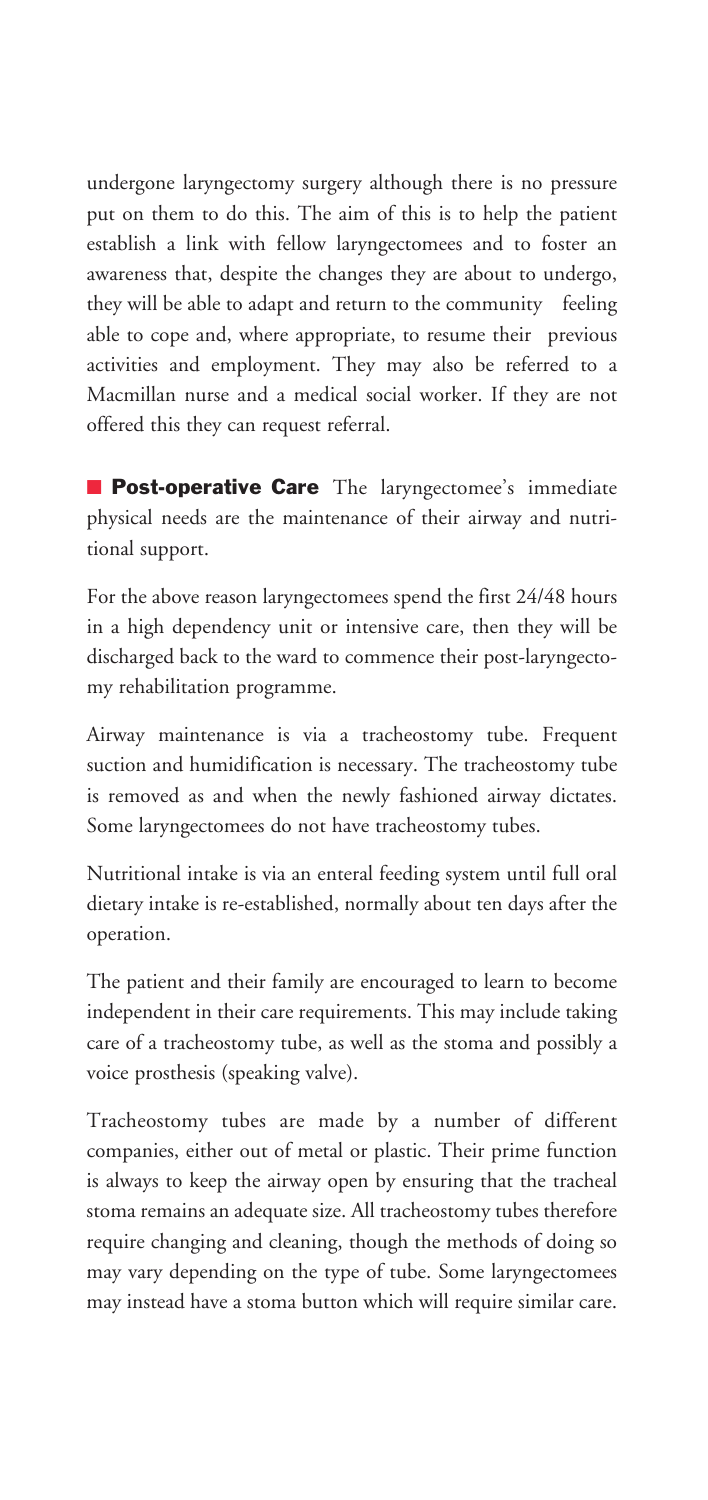their stoma. S o m e m ay need no artificial appliance to maintain the size of **g**<br>either physical or psychological reasons, an individ-

Where, for either physical or psychological reasons, an individual using a tracheostomy tube is unable to care for or maintain it themselves, their family or a district nurse may need to help out.

A speaking valve will also need to be cleaned regularly and to stay correctly positioned for it to keep functioning properly. The patient may be able to change the valve themselves or may need to have it done by a health professional, depending on their own prowess and the type of valve they are using.

Franciscope<br> **Nursin** the size of<br>
Instanting the size of the properly. The<br> **Nursin** and to stay<br>
properly. The<br>
Ens or may need<br>
g on their own<br>
days post-op<br>
that the naso-<br>
the introduced<br>
normal diet in<br>
lem and meals It is only after a video-swallow – about 10-12 days post-op – arranged by the speech and language therapist that the nasogastric tube can be removed and a fluid diet commenced, if all is healed and intact. After 24 hours a soft diet can be introduced and the laryngectomee will eventually move to a normal diet in their own time. Regurgitation is always a problem and meals should be little and often.

■ **Psychological Adjustment** The length of time laryngectomees take to adjust to the changes they have undergone varies greatly, but nursing staff can do much to lessen the trauma experienced. Support of friends and family is especially important during this time. It is also important to remember that families of laryngectomees may themselves require help and support in order to come to terms with the changes in their loved ones.

**EXECUTE:**<br> **ENECES TOMORGIFY:**<br> **ENECES TO PERIMAL PROPERTIONS AND ASSEMBLED AND ASSEMBLED ASSEMBLED AND INTERCITN PROPERTION TO FIND THE PROPERTION AND THE PROPERTION AND NOTE CONTINUES.<br>
THE PROPERTION ASSEMBLED AND THE ■ Communication Methods** In the days immediately after surgery the laryngectomee will need to resort to the written word or to mouthing words in order to communicate. Alternatively, for those who are illiterate, picture boards can be an effective means. Approximately ten days after the operation, when the wound has been given adequate time to heal, other longer term methods of communication can begin to be employed. These include the use of a servox (a vibrator which, when positioned correctly, aids speech formulation), the development of oesophageal voice or the insertion of a tracheal-oesophageal valve.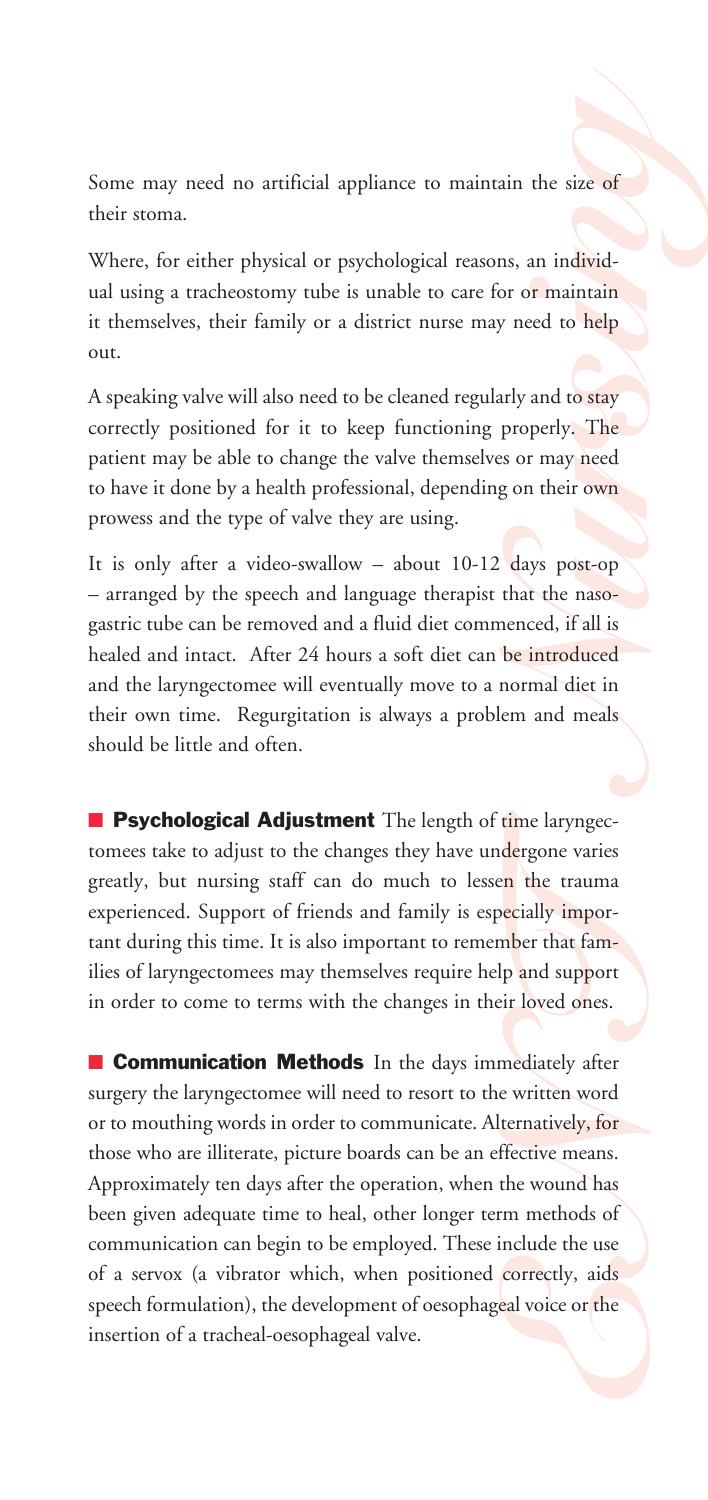## **■ Complications**

**grad Fistula** *- more frequent when radiotherapy treatment has been used prior to surgery. Due to a delay in healing as a result of the treatment, the fistula generally heals without surgical intervention but this can take a long time. During this period the patient may become frustrated and depressed.*

**Breakdown of wound -** *again more prevalent after radiotherapy*

**Dysphagia -** *due to oesophageal stricture*

**Granulation tissue -** *generally treated with cauterisation*

*Nursing that*<br> *Nursing the secult of the*<br> *Nursing the patient may*<br> *Nursing the patient may*<br> *Nurriang the stoma is*<br> *Nursing the stoma is*<br> *Nursing the stoma is*<br> *Nursing of the*<br> *Nursing of the*<br> *Nursing of th* **Stoma shrinkage -** *treatment generally consists of gradually increasing the size of the tracheostomy tube until the size of the stoma is adequate. To maintain the size of the stoma it may be necessary for the patient to wear a stoma button or alternatively to wear a tracheostomy tube at night.*

**Poor, or no, verbal communication**

*Enc. stoma*<br>
Enc. stoma<br>
Enc. stoma<br>
Enc. Stoma<br>
Encyclopedia (NALC)<br>
Enc. (NALC) **Chest infections -** *more prevalent due to the bypassing of the normal respiratory filtering system. Susceptibility can generally be reduced by wearing purpose-designed artificial aids – i.e. stoma filters, HMEs.*

**Recurrence of cancer -** *the possibility of this is something every laryngectomee has to live with.*

**For further information and for details of your local laryngectomee clubs, please contact:**

**The National Association of Laryngectomee Clubs (NALC)** *- See address on back page.*

**Macmillan Cancer Support 89 Albert Embankment, London SE1 7UQ Tel: 020 7840 7840 Fax: 020 7840 7841 www.macmillan.org.uk**